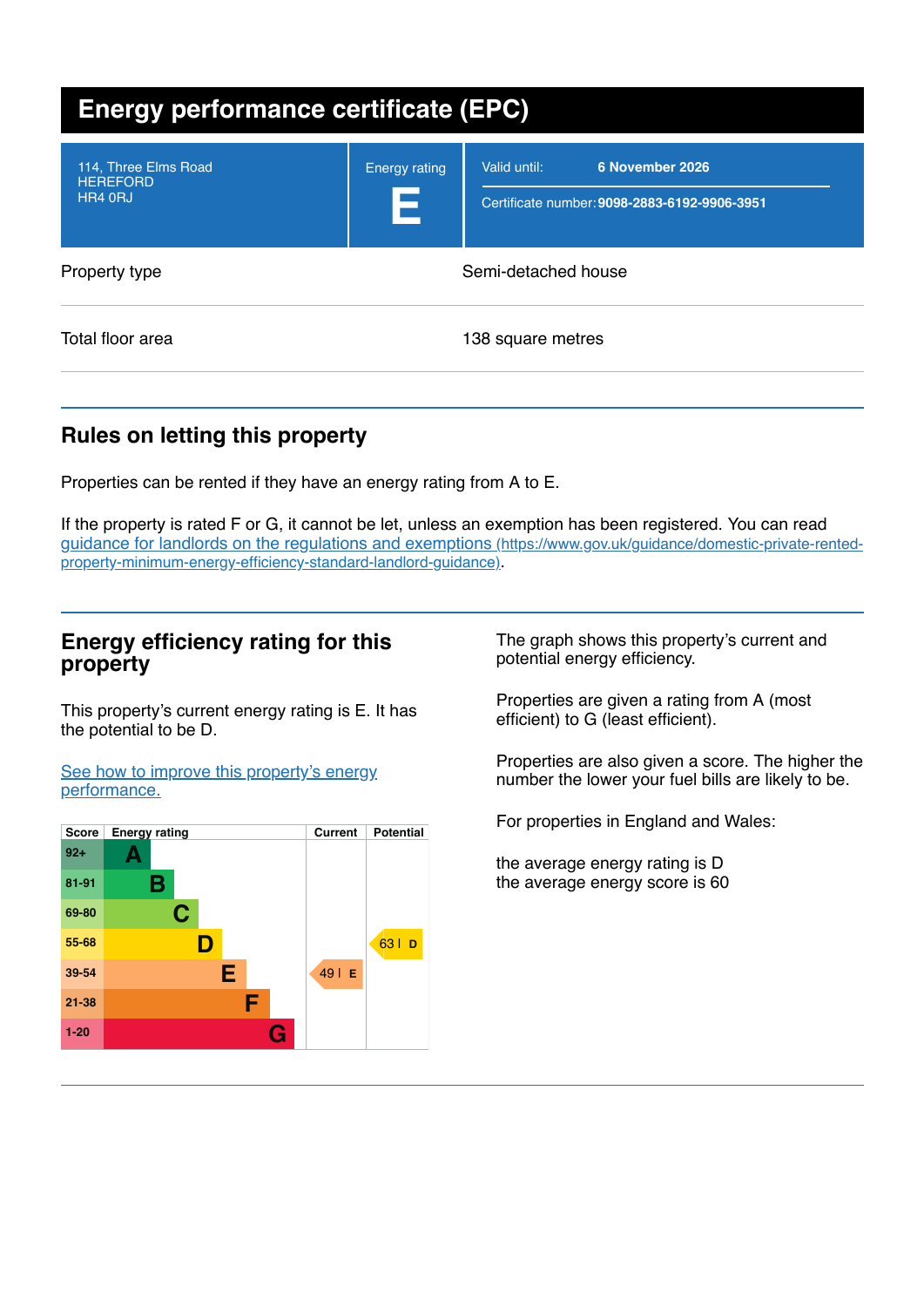# **Breakdown of property's energy performance**

This section shows the energy performance for features of this property. The assessment does not consider the condition of a feature and how well it is working.

Each feature is assessed as one of the following:

- very good (most efficient)
- good
- average
- poor
- very poor (least efficient)

When the description says "assumed", it means that the feature could not be inspected and an assumption has been made based on the property's age and type.

| <b>Feature</b>       | <b>Description</b>                             | Rating    |
|----------------------|------------------------------------------------|-----------|
| Wall                 | Cavity wall, filled cavity                     | Good      |
| Wall                 | Cavity wall, as built, no insulation (assumed) | Poor      |
| Roof                 | Pitched, no insulation (assumed)               | Very poor |
| Roof                 | Roof room(s), no insulation (assumed)          | Very poor |
| Window               | Fully double glazed                            | Average   |
| Main heating         | Boiler and radiators, mains gas                | Good      |
| Main heating control | Programmer, room thermostat and TRVs           | Good      |
| Hot water            | From main system                               | Good      |
| Lighting             | Low energy lighting in 8% of fixed outlets     | Very poor |
| Floor                | Solid, no insulation (assumed)                 | N/A       |
| Secondary heating    | Room heaters, mains gas                        | N/A       |

### **Primary energy use**

The primary energy use for this property per year is 342 kilowatt hours per square metre (kWh/m2).

### **Additional information**

Additional information about this property:

Cavity fill is recommended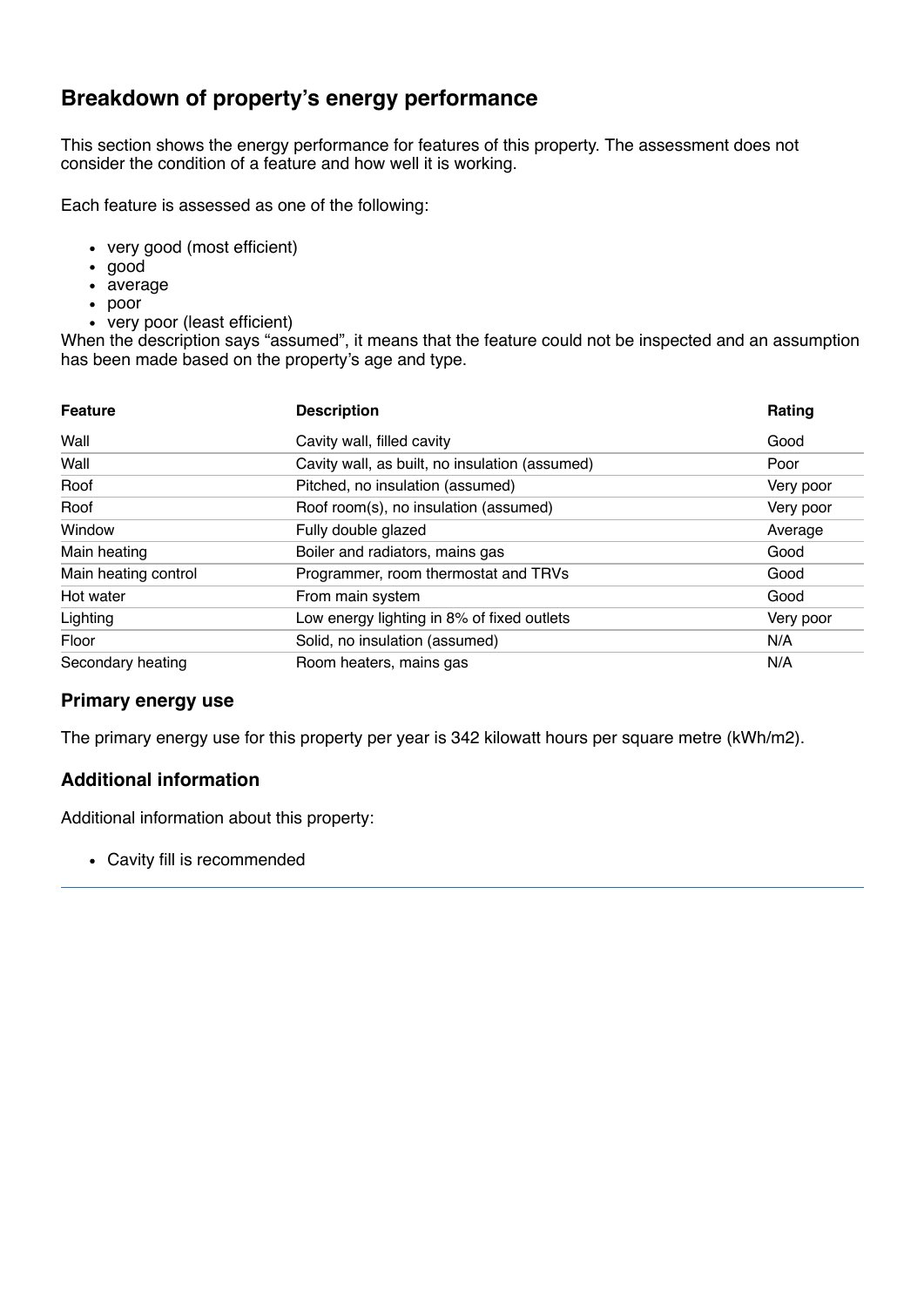## **Environmental impact of this property**

One of the biggest contributors to climate change is carbon dioxide (CO2). The energy used for heating, lighting and power in our homes produces over a quarter of the UK's CO2 emissions.

| An average household<br>produces | 6 tonnes of CO <sub>2</sub> |  |
|----------------------------------|-----------------------------|--|
| This property produces           | 8.3 tonnes of CO2           |  |

This property's potential production 6.3 tonnes of CO2

By making the [recommended](#page-2-0) changes, you could reduce this property's CO2 emissions by 2.0 tonnes per year. This will help to protect the environment.

Environmental impact ratings are based on assumptions about average occupancy and energy use. They may not reflect how energy is consumed by the people living at the property.

# <span id="page-2-0"></span>**How to improve this property's energy performance**

Making any of the recommended changes will improve this property's energy efficiency.

If you make all of the recommended changes, this will improve the property's energy rating and score from E (49) to D (63).

| Recommendation                    | <b>Typical installation cost</b> | <b>Typical yearly saving</b> |
|-----------------------------------|----------------------------------|------------------------------|
| 1. Cavity wall insulation         | £500 - £1,500                    | £53                          |
| 2. Floor insulation (solid floor) | £4,000 - £6,000                  | £63                          |
| 3. Low energy lighting            | £55                              | £57                          |
| 4. Replacement glazing units      | £1,000 - £1,400                  | £57                          |
| 5. Solar photovoltaic panels      | £5,000 - £8,000                  | £284                         |

### **Paying for energy improvements**

Find energy grants and ways to save energy in your home. [\(https://www.gov.uk/improve-energy-efficiency\)](https://www.gov.uk/improve-energy-efficiency)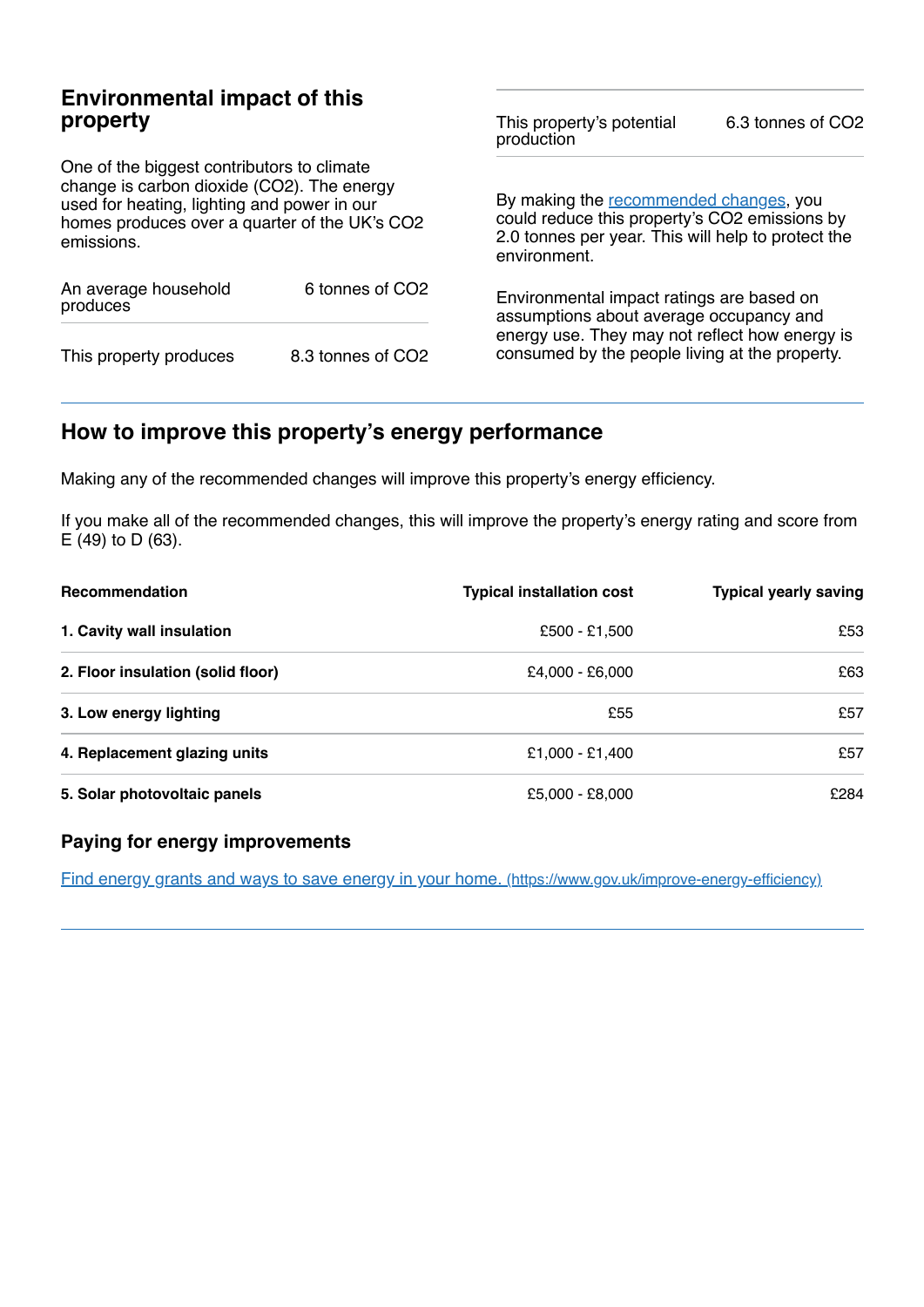## **Estimated energy use and potential savings**

| Estimated yearly energy<br>cost for this property | £1802 |
|---------------------------------------------------|-------|
| Potential saving                                  | £230  |

The estimated cost shows how much the average household would spend in this property for heating, lighting and hot water. It is not based on how energy is used by the people living at the property.

The estimated saving is based on making all of the [recommendations](#page-2-0) in how to improve this property's energy performance.

For advice on how to reduce your energy bills visit Simple Energy Advice [\(https://www.simpleenergyadvice.org.uk/\)](https://www.simpleenergyadvice.org.uk/).

### **Heating use in this property**

Heating a property usually makes up the majority of energy costs.

### **Estimated energy used to heat this property**

| Space heating | 22150 kWh per year |
|---------------|--------------------|
| Water heating | 2384 kWh per year  |

## Potential energy savings by installing insulation

| Type of insulation            | Amount of energy saved |  |
|-------------------------------|------------------------|--|
| Loft insulation               | 2052 kWh per year      |  |
| <b>Cavity wall insulation</b> | 851 kWh per year       |  |

You might be able to receive Renewable Heat Incentive payments [\(https://www.gov.uk/domestic](https://www.gov.uk/domestic-renewable-heat-incentive)renewable-heat-incentive). This will help to reduce carbon emissions by replacing your existing heating system with one that generates renewable heat. The estimated energy required for space and water heating will form the basis of the payments.